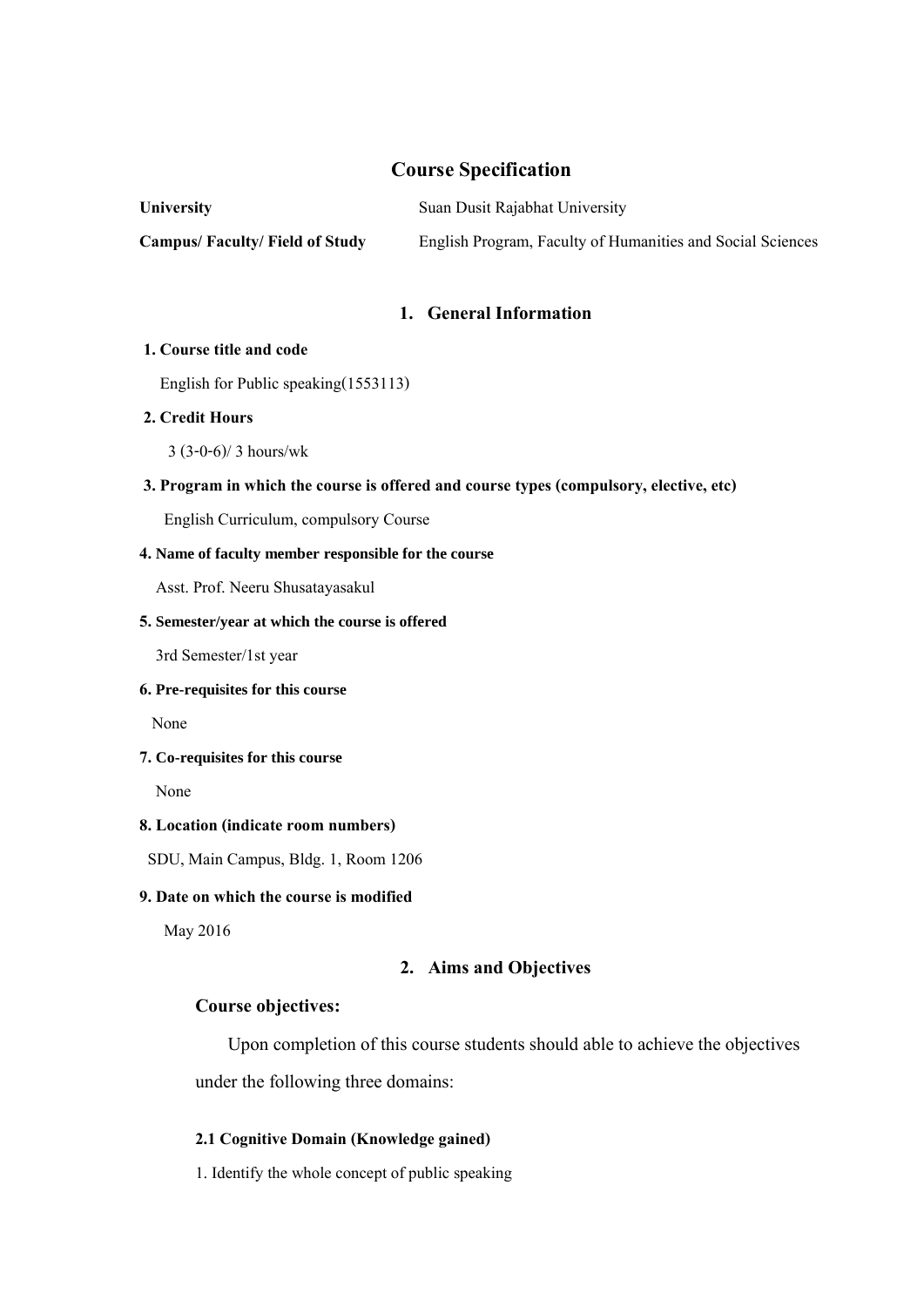- 2. Knowledge of preparing and delivering speeches
- 3. Have ability to search for information on various speeches
- 4. Have critical, analytical and logical thinking skills

#### **2.2** Affective **Domain**(**Attitude, morals, and ethics gained)**

- 1. Develop self- discipline in approach to learning and professions
- 2. Have integrity, honesty and cooperation

## **2.3 Psychomotor Domain(skills, IT skills)**

- 1. Have ability to communicate well organized ideas with confidence
- 2. Have awareness of the process of speech delivery.
- 3. Access to the websites related to the assigned topics effectively

## **3. Course Management**

## **1. Course description:**

Study principles and methods for public speaking. Practice using words, expressions and sentences for public speaking according to speaking topics. Study roles of ethics and honesty in public speaking. Speech planning, confidence creation, impromptu speech, informative, and persuasive speeches are included.

## **2. Teaching Hours per semester**

| <b>Lecture/Practice</b> | <b>Additional Teaching</b> | <b>Training/Fieldwork</b> | Self-study        |
|-------------------------|----------------------------|---------------------------|-------------------|
| hours                   | <b>Hours</b>               |                           |                   |
| 45 hours                | -                          | -                         | 90 hours/wk.      |
| (3hrs x15 weeks)        |                            |                           | (6hrs. x15 weeks) |

## **3. Number of hours that the lecturer provides individual counselling and guidance**

At least 3 hours per week

## **4. Development of Students' Learning Outcomes**

## **1. Moralsand Ethics**

## **1.1 Morals and ethics to be acquired**

1. Develop self- discipline in approach to learning and professions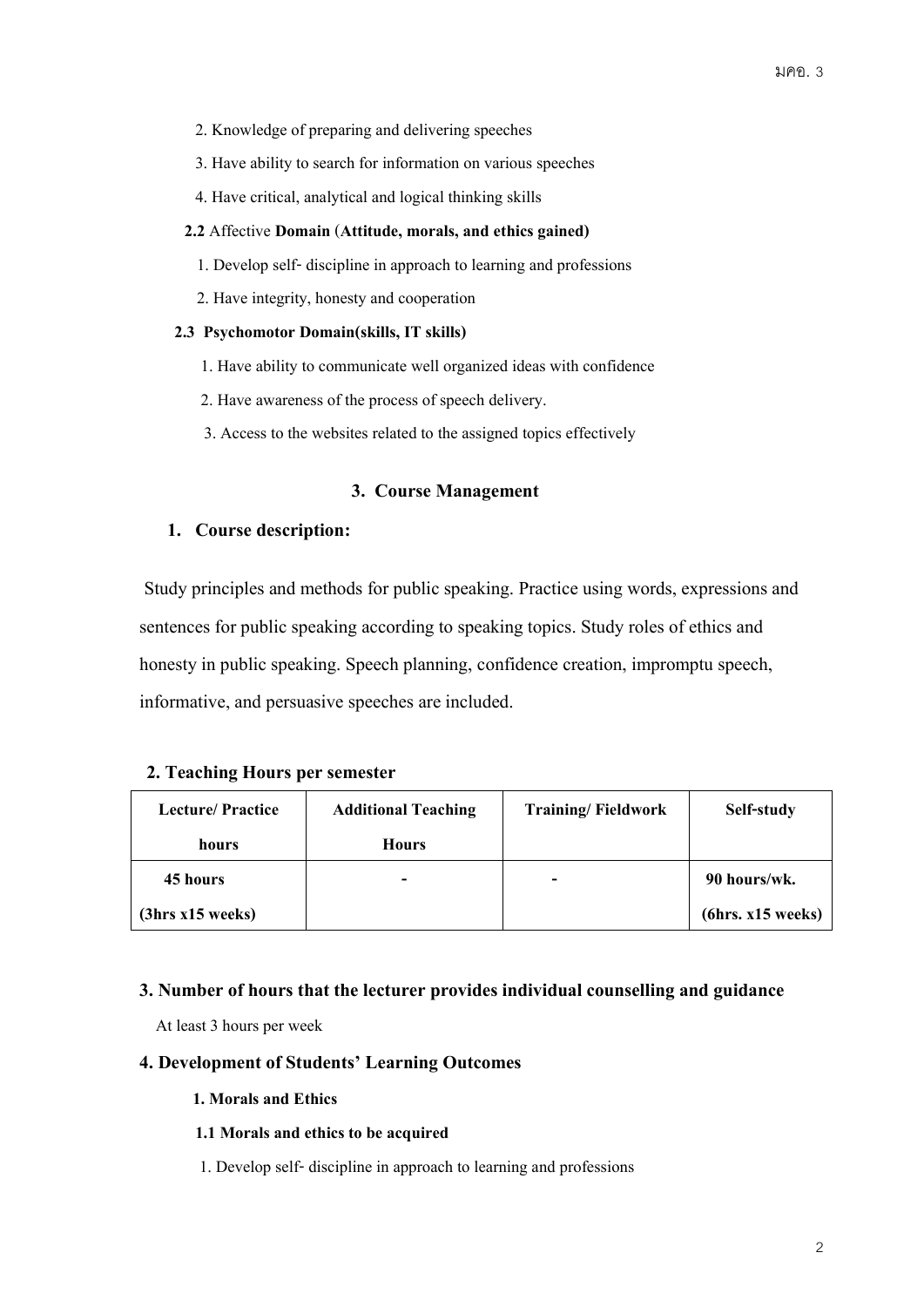2. Have integrity, honesty and cooperation

## **1.2 Teaching strategies**

- 1. Interactive lectures, on time attendance, assignments, & participation & test
- 2. Students will be coached in issues of academic honesty and integrity, & value of

cooperation while having class activities

#### **1.3 Methods of assessment**

- 1. Check in class punctuality, attendance and class participation
- 2. Observe in class while class activities

### **2. Knowledge:**

#### **2.1 Knowledge to be acquired**

- 2.1 Identify the whole concept of public speaking
- 2.2 Knowledge of preparing and delivering speeches
- 2.3. Able to research to develop knowledge for various speeches

### **2.2 Teaching strategies**

- 1**.** Interactive Lecture & Discussions
- 2. Interactive Lecture, Discussions & demonstrations
- 3. Interactive Lecture, Discussions & demonstrations

#### **2.3 Methods of assessment**

- 1. Quizzes & Class activities
- 2. Assess weekly test on preparing and delivering speeches & Final Examination
- 3. Asses weekly test on preparing and delivering speeches  $\&$  Final Examination

#### **3. Cognitive skills (Intellectual development)**

#### **3.1 Cognitive skills to be developed**

- 1. Use critical, analytical and logical thinking skills
- 2. Skills to search for, evaluate, and assimilate related content for various speech topics
- 3. Skills to participate in discussions on various topics with friends, teachers and others in

English with confidence

## **3.2 Teaching strategies**

- 1. Interactive Lecture, Discussions & various class activities
- 2. Interactive Lecture, Discussions & demonstrations
- 3. In class group & team discussions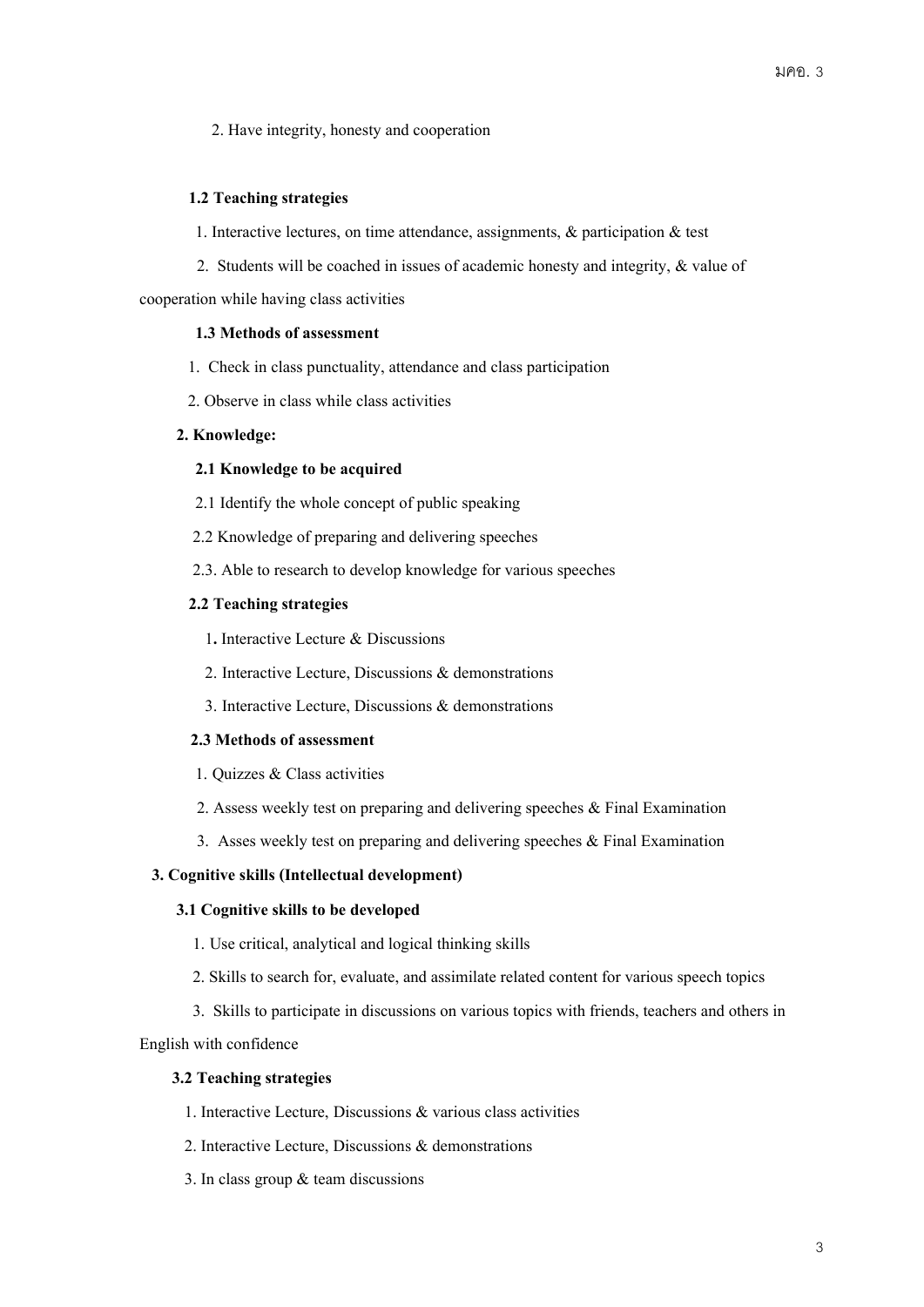#### **3.3 Methods of assessment**

1. Asses in class activities, Weekly speech test & Final Examination

- 2. Asses weekly speech test & Final Examination
- 3. Asses in class group & team discussions

#### **4. Interpersonal Skills and Responsibility**

#### **4.1 Interpersonal Skills and Responsibility to be developed**

- 1. The ability to be a responsible team member through various class activities
- 2. Cooperative interpersonal skills and respectful for the rights and opinions of others

### **4.2 Teaching strategies**

- 1. Interactive Lecture, Discussions & various class activities
- 2. Interactive Lecture, Discussions & various class activities

## **4.3 Methods of assessment**

- 1. Observe & Asses on various class activities
- 2. Observe & Asses on various class activities

### **5. CommunicationInformation Technology and Numerical Skills**

#### **5.1 Communication Information Technology and NumericalSkills to be developed**

1. The ability to communicate effectively in English through speeches and to select

appropriate methods of presentation

- 2. The ability to search for and evaluate information on internet for speech topics
- 3. Use the numerical skills to arrange the speech ideas in a logical order

### **5.2 Teaching strategies**

- 1. Interactive Lecture, Discussions, Demonstration & illustration
- 2. Interactive Lecture, Discussions, Demonstration
- 3. Interactive Lecture, Discussions, Demonstration & illustration

#### **5.3 Methods of assessment**

- 1. Assess individual speech test & Final Examination
- 2. Asses individual speech test & Final Examination
- 3. Asses individual speech test & Final Examination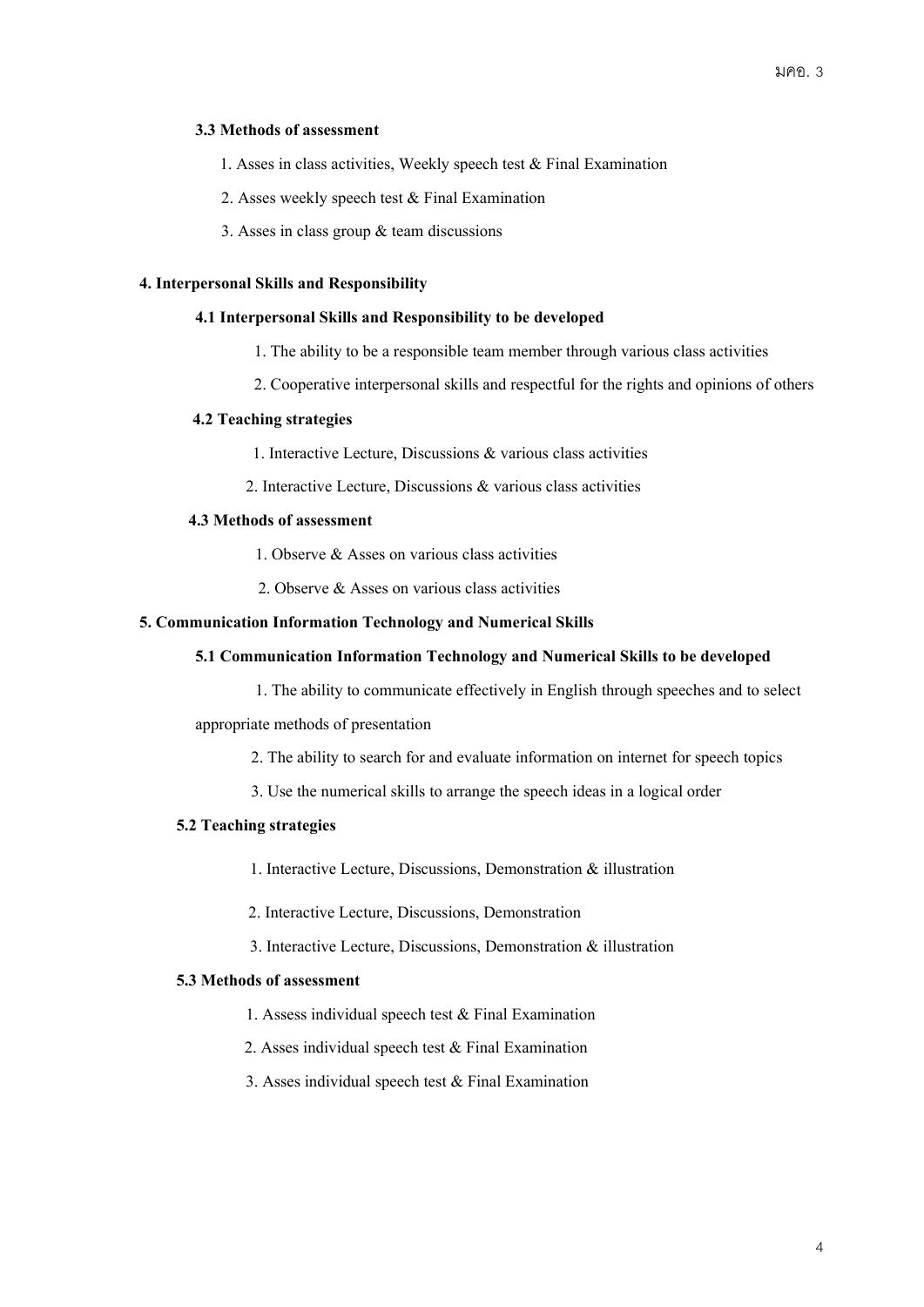# **5. Lesson Plan and Course Evaluation**

# **1**. **Lesson plan**

| weeks          | Topic/ details              | Teaching/ | <b>Teaching activities and</b> | Instructor        |
|----------------|-----------------------------|-----------|--------------------------------|-------------------|
|                |                             | practice  | instructional materials        |                   |
|                |                             | hours     |                                |                   |
| 1              | -.Course syllabus           | 3         | -Explain the course            | Asst. Prof. Neeru |
|                | <b>Lesson 1. General</b>    |           | description, objectives,       | Shusatayasakul    |
|                | <b>Guidelines on Public</b> |           | assessment and teaching        |                   |
|                | <b>Speaking</b>             |           | materials                      |                   |
|                | 1.1 Understanding Public    |           | - Interactive lecture (1)      |                   |
|                | Speaking                    |           | on the concept of the          |                   |
|                | 1.2Preparing for Speeches   |           | topic                          |                   |
|                |                             |           | - Students practice the        |                   |
|                |                             |           | concept orally                 |                   |
|                |                             |           | - Students class activity      |                   |
|                |                             |           | in pairs                       |                   |
|                |                             |           | Course syllabus,               |                   |
|                |                             |           | attendance sheet,              |                   |
|                |                             |           | Instructional manual,          |                   |
|                |                             |           | Text book, & visual aids.      |                   |
|                |                             |           |                                |                   |
| $\overline{2}$ | 1.3 Delivery Techniques     | 3         | -Interactive lecture (2)       | Asst. Prof. Neeru |
|                | 1.4 Using language          |           | & demonstration on the         | Shusatayasakul    |
|                | 1.5 Delivering your Own     |           | concept of the topic           |                   |
|                | Speech $(1)$                |           | - Students practice the        |                   |
|                | Assignment:1                |           | concept orally                 |                   |
|                | (speech test 1)             |           | - Students practice            |                   |
|                |                             |           | pronunciation in team          |                   |
|                |                             |           | -Discuss Assignment            |                   |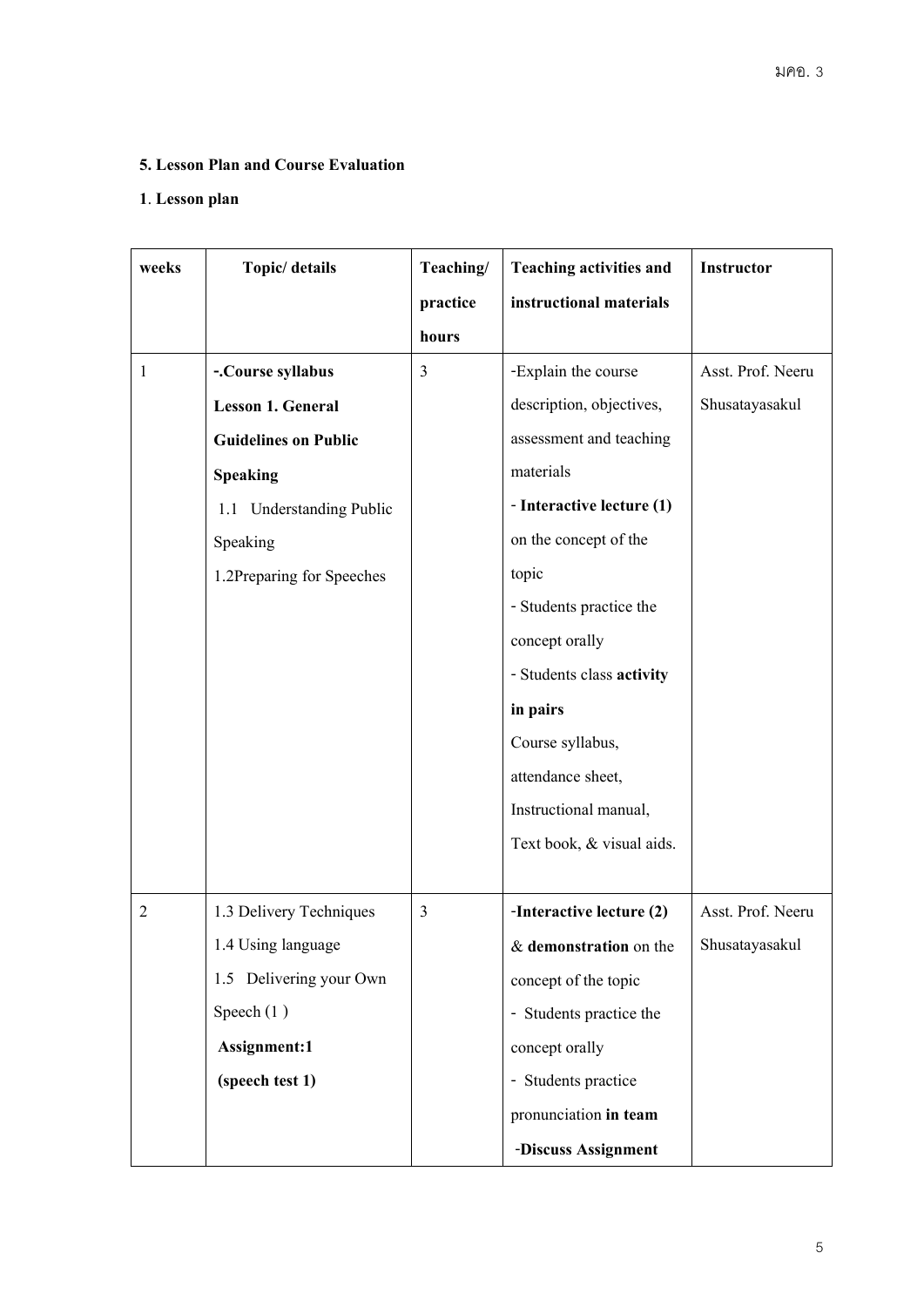|                |                           |                | $(1)$ , to be presented in the |                   |
|----------------|---------------------------|----------------|--------------------------------|-------------------|
|                |                           |                | next class for 10%             |                   |
|                |                           |                | -Attendance sheets, Text       |                   |
|                |                           |                | book, Instructional            |                   |
|                |                           |                | manual &-visual aids           |                   |
| $\overline{3}$ | 1.5 Delivering your Own   | $\overline{3}$ | - Interactive lecture (3)      |                   |
|                | Speech (2):               |                | on the concept of the test     |                   |
|                | speech test 1             |                | -students take individual      |                   |
|                |                           |                | (speech test 1) on the         |                   |
|                |                           |                | given assignments              |                   |
|                |                           |                | - Attendance sheet, score      |                   |
|                |                           |                | sheet, Instructional           |                   |
|                |                           |                | manual &-visual aids.          |                   |
|                |                           |                |                                |                   |
| $\overline{4}$ | Lesson 2. Impromptu       | 3              | -Interactive lecture (4)       | Asst. Prof. Neeru |
|                | <b>Speeches</b>           |                | on the concept of the          | Shusatayasakul    |
|                | 2.1 Understanding         |                | topics                         |                   |
|                | <b>Impromptu Speeches</b> |                | - Students practice            |                   |
|                | 2.2 Preparing for         |                | language skills on various     |                   |
|                | <b>Impromptu Speeches</b> |                | topics orally analytically,    |                   |
|                | 2.3 Pronunciation Tips    |                | critically, logically in       |                   |
|                |                           |                | pairs                          |                   |
|                |                           |                | - Students practice            |                   |
|                |                           |                | pronunciation in group         |                   |
|                |                           |                |                                |                   |
|                |                           |                | - Attendance sheet,            |                   |
|                |                           |                | Instructional manual,          |                   |
|                |                           |                | Text book, & visual aids.      |                   |
|                |                           |                |                                |                   |
|                |                           |                |                                |                   |
|                |                           |                |                                |                   |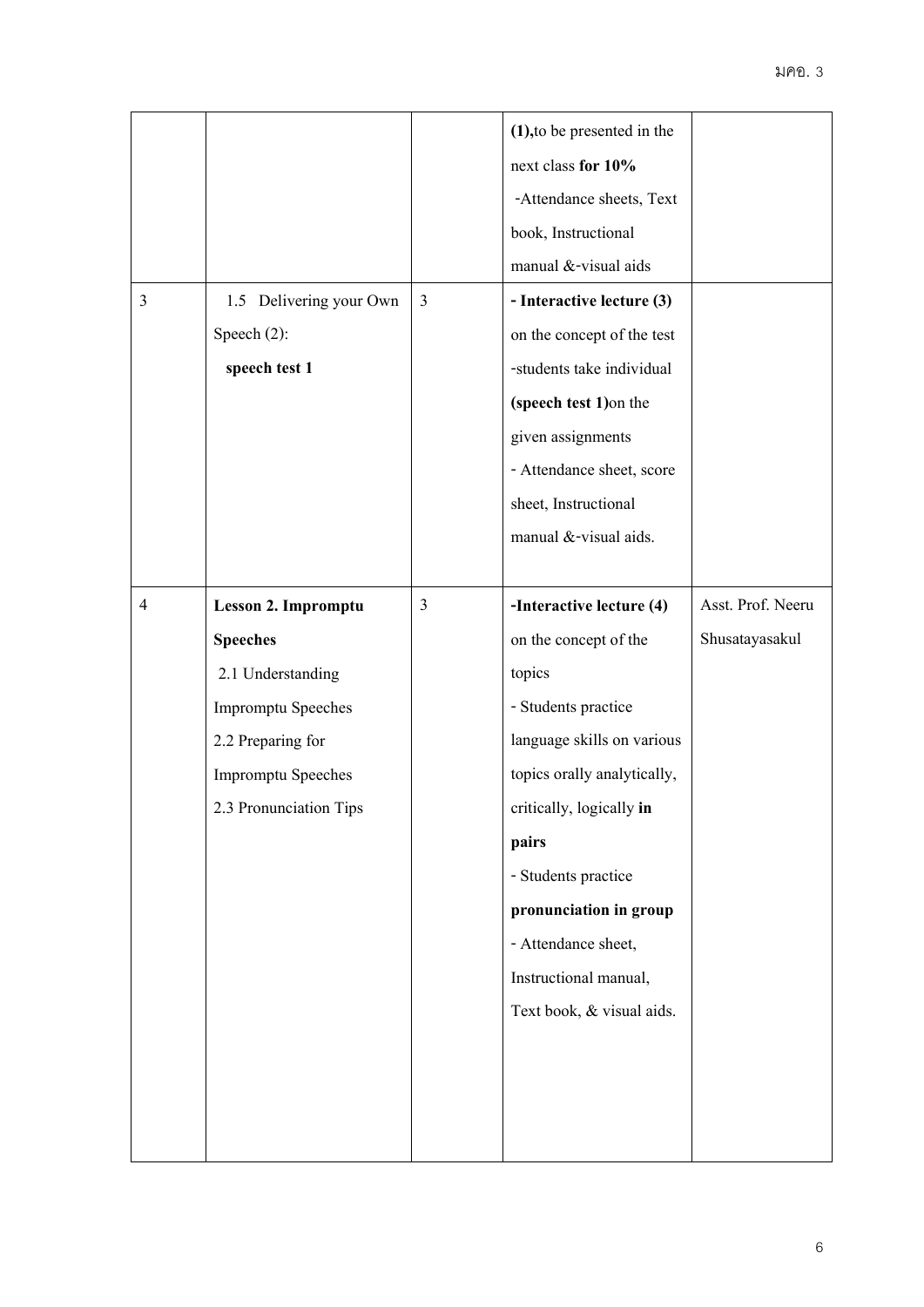| 5      | 2.4 Practicing Impromptu     | 3              | -Interactive lecture (5)   | Asst. Prof. Neeru |
|--------|------------------------------|----------------|----------------------------|-------------------|
|        | Speeches                     |                | on the concept of the      | Shusatayasakul    |
|        | 2.5 Making an Impromptu      |                | topics                     |                   |
|        | Speech $(1)$                 |                | - Each students practice   |                   |
|        | -Assignment 2:               |                | language orally            |                   |
|        | (speech test 2)              |                | analytically, critically,  |                   |
|        |                              |                | logically.                 |                   |
|        |                              |                | -Assignment (2):           |                   |
|        |                              |                | Impromptu speeches to      |                   |
|        |                              |                | be presented in the next   |                   |
|        |                              |                | class for 10%              |                   |
|        |                              |                | -Attendance & score        |                   |
|        |                              |                | sheets, Text book          |                   |
| 6      | 2.5 Making an Impromptu      | 3              | - Interactive lecture (6)  | Asst. Prof. Neeru |
|        | Speech $(2)$ :               |                | on the concept of the test | Shusatayasakul    |
|        | speech test 2                |                | - Students take individual |                   |
|        |                              |                | making Impromptu           |                   |
|        |                              |                | speech test on the given   |                   |
|        |                              |                | assignments.               |                   |
|        |                              |                | - Attendance sheet, score  |                   |
|        |                              |                | sheet, Instructional       |                   |
|        |                              |                | manual &-visual aids.      |                   |
|        |                              |                |                            |                   |
| $\tau$ | <b>Lesson: 3 Informative</b> | $\overline{3}$ | -Interactive lectures (7)  | Asst. Prof. Neeru |
|        | <b>Speeches</b>              |                | on the concept of the      | Shusatayasakul    |
|        | 3.1 Understanding            |                | topic                      |                   |
|        | <b>Informative Speeches</b>  |                | -Students practice writing |                   |
|        | 3.2 Practicing Informal      |                | & discuss them in pairs,   |                   |
|        | <b>Informative Speeches</b>  |                | groups, orally             |                   |
|        | 3.3 Pronunciation Tips       |                | analytically, critically,  |                   |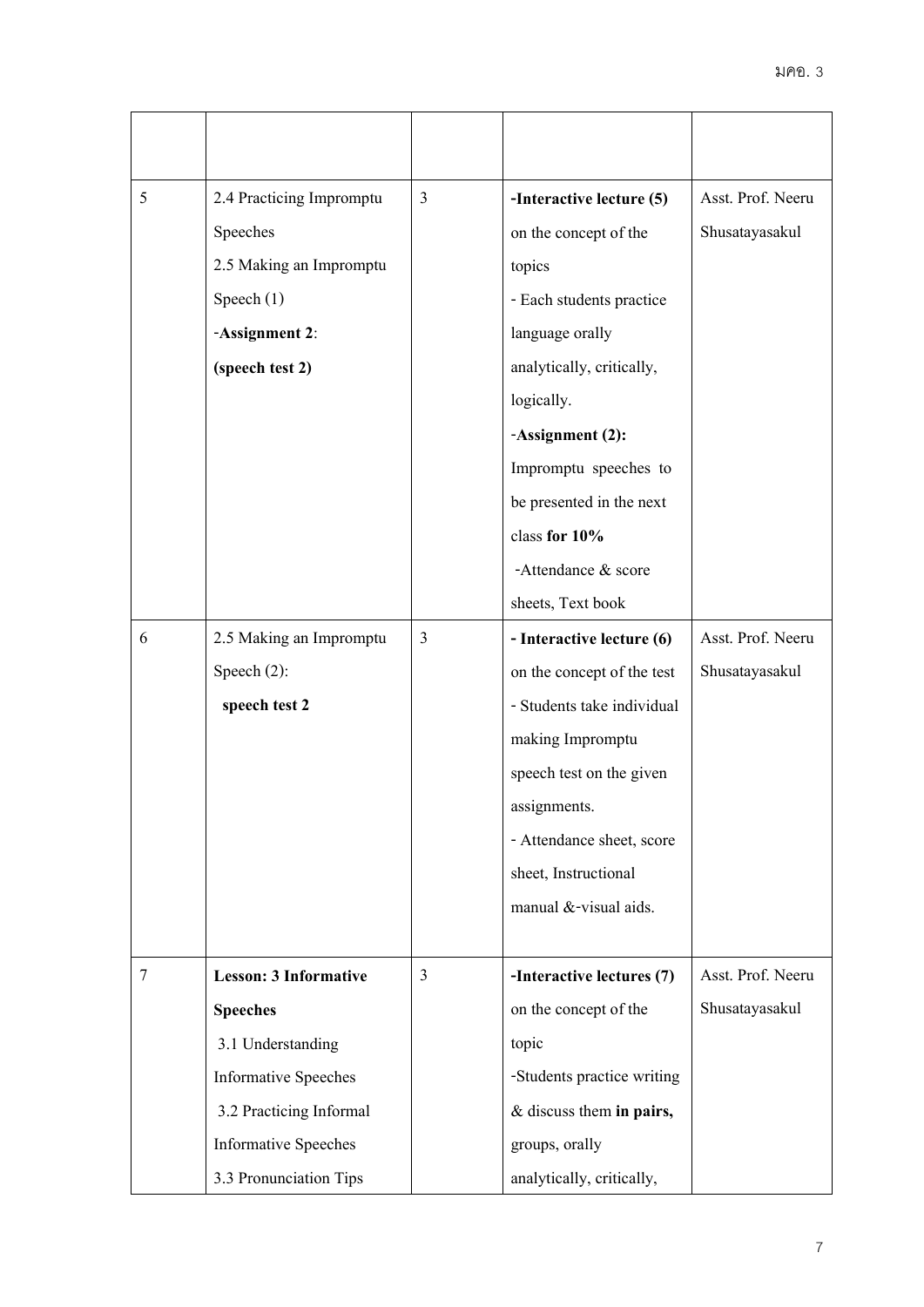|   |                             |   | logically                  |                |
|---|-----------------------------|---|----------------------------|----------------|
|   |                             |   | -Students practice         |                |
|   |                             |   | pronunciation              |                |
|   |                             |   | - Attendance sheet,        |                |
|   |                             |   | Instructional manual,      |                |
|   |                             |   | Text book, & visual aids   |                |
|   |                             |   |                            |                |
| 8 | 3.4 Preparing for Formal    | 3 | -Interactive lecture (8)   | Asst. Prof.    |
|   | <b>Informative Speeches</b> |   | & demonstration on the     | Neeru          |
|   | 3.5 Delivering a Formal     |   | concept of the topics      | Shusatayasakul |
|   | Informative Speech(1)       |   | - Each students practice   |                |
|   | -Assignment 3:              |   | language orally            |                |
|   | (speech test 3)             |   | analytically, critically,  |                |
|   |                             |   | logically.                 |                |
|   |                             |   | -Assignment (3): A         |                |
|   |                             |   | formal informative         |                |
|   |                             |   | speech to be presented in  |                |
|   |                             |   | the next class for 10%     |                |
|   |                             |   | -Attendance sheets, Text   |                |
|   |                             |   | book, Instructional        |                |
|   |                             |   | manual &-visual aids.      |                |
|   |                             |   |                            |                |
| 9 | 3.5 Delivering a Formal     | 3 | - Interactive lecture (9)  | Asst. Prof.    |
|   | Informative Speech(2)       |   | on the concept of the test | Neeru          |
|   |                             |   | - Students take individual | Shusatayasakul |
|   | speech test 3               |   | test on making formal      |                |
|   |                             |   | informative speech on the  |                |
|   |                             |   | given assignments.         |                |
|   |                             |   | - Attendance sheet, score  |                |
|   |                             |   | sheet, Instructional       |                |
|   |                             |   | manual &-visual aids.      |                |
|   |                             |   |                            |                |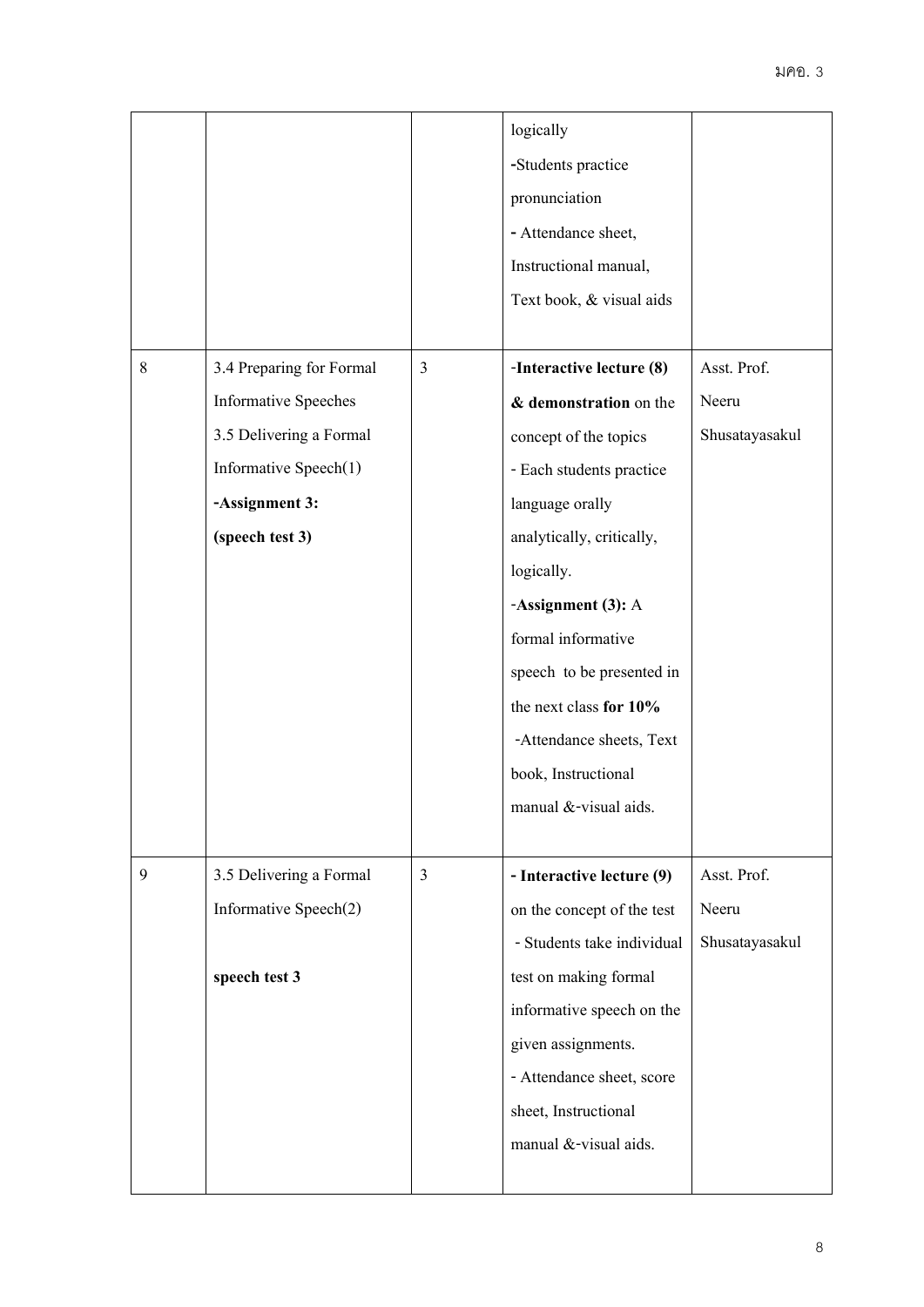| 10 | <b>Lesson: 4 Persuasive</b> | $\mathfrak{Z}$ | -Interactive lectures (10)  | Asst. Prof.    |
|----|-----------------------------|----------------|-----------------------------|----------------|
|    | <b>Speeches</b>             |                | ,demonstration&             | Neeru          |
|    | 4.1 Understanding           |                | illustration, on the        | Shusatayasakul |
|    | Persuasive Speeches         |                | concept of the topic        |                |
|    | 4.2 Practicing for          |                | -The whole class sit in a   |                |
|    | Persuasive Speeches         |                | semi-circle & practice      |                |
|    | 4.3 Pronunciation Tips      |                | speaking critically,        |                |
|    |                             |                | analytically, logically on  |                |
|    |                             |                | persuasive topics           |                |
|    |                             |                | -Students practice          |                |
|    |                             |                | pronunciation               |                |
|    |                             |                | - Attendance sheet,         |                |
|    |                             |                | Instructional manual,       |                |
|    |                             |                | Text book, & visual aids    |                |
|    |                             |                |                             |                |
| 11 | 4.4 Preparing for Formal    | 3              | -Interactive lecture (11)   | Asst. Prof.    |
|    | Persuasive Speeches         |                | on the concept of the       | Neeru          |
|    | 4.5 Making a Persuasive     |                | topics                      | Shusatayasakul |
|    | Speech (1)                  |                | - Each students practice    |                |
|    | -Assignment 4:              |                | language orally             |                |
|    | (speech test 4)             |                | analytically, critically,   |                |
|    |                             |                | logically.                  |                |
|    |                             |                | -Assignment (4): A          |                |
|    |                             |                | persuasive speech to be     |                |
|    |                             |                | presented in the next class |                |
|    |                             |                | for $10\%$                  |                |
|    |                             |                |                             |                |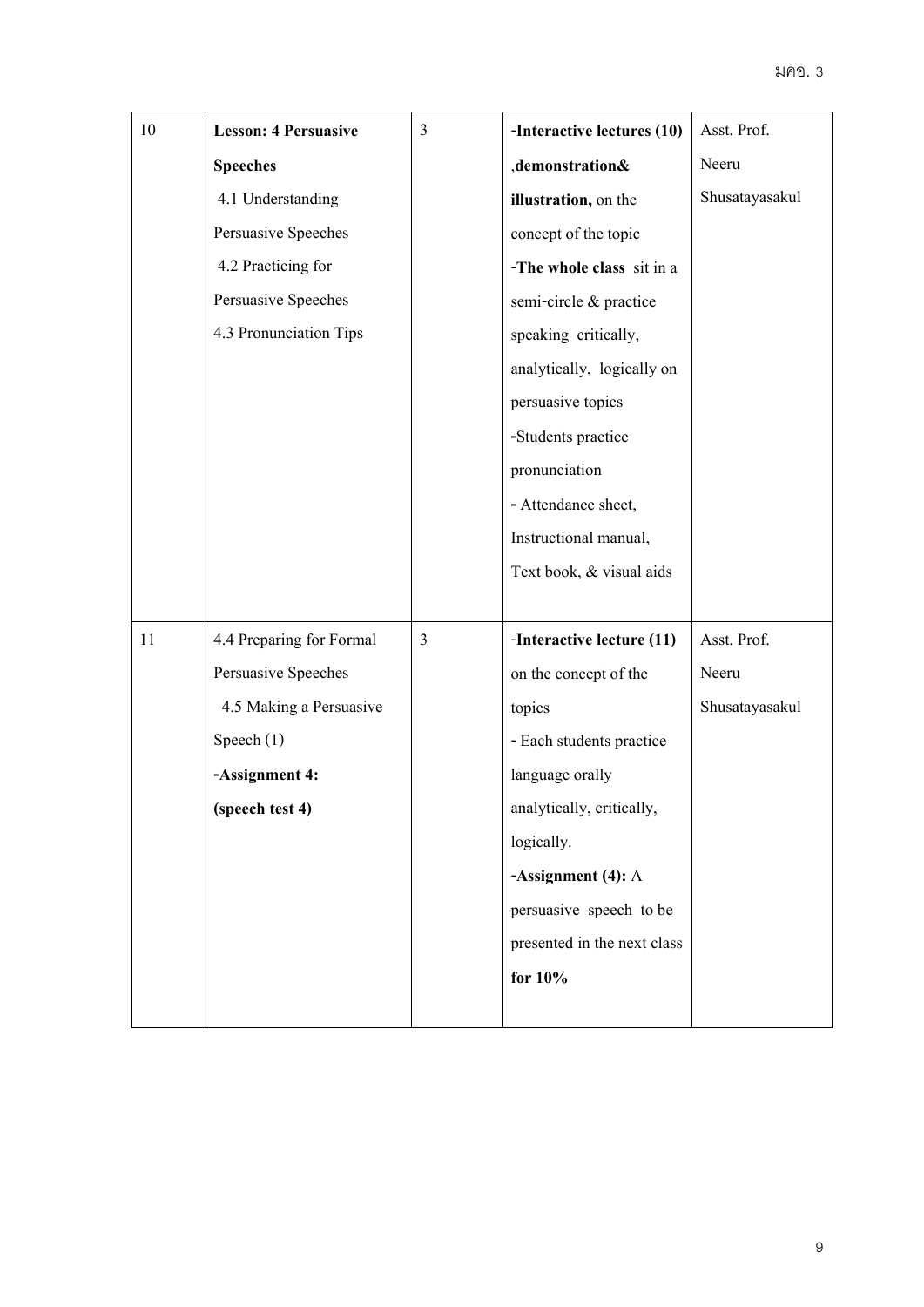| 12 | 4.5 Making a Persuasive       | 3 | - Interactive lecture (12)   | Asst. Prof. Neeru |
|----|-------------------------------|---|------------------------------|-------------------|
|    | Speech (2)                    |   | on the concept of the        | Shusatayasakul    |
|    | speech test 4                 |   | test                         |                   |
|    |                               |   | - Students take individual   |                   |
|    |                               |   | test on making persuasive    |                   |
|    |                               |   | speeches on the given        |                   |
|    |                               |   | assignments.                 |                   |
|    |                               |   | - Attendance sheet, score    |                   |
|    |                               |   | sheet, Instructional         |                   |
|    |                               |   | manual &-visual aids.        |                   |
| 13 | <b>Lesson: 5 Speeches for</b> | 3 | -Interactive lectures (13)   |                   |
|    | <b>Special Occasions</b>      |   | & demonstration on the       |                   |
|    | 5.1 Understanding Speeches    |   | concept of the topic         | Asst. Prof. Neeru |
|    | for Special Occasions         |   | -Students work in groups     | Shusatayasakul    |
|    | 5.2 Preparing for Speeches    |   | on writing & practice        |                   |
|    | on Special                    |   | speaking speeches on         |                   |
|    | Occasions                     |   | special occasion             |                   |
|    | 5.3 Pronunciation Tips        |   | -Students practice           |                   |
|    |                               |   | pronunciation                |                   |
|    |                               |   | Attendance sheet,            |                   |
|    |                               |   | Instructional manual,        |                   |
|    |                               |   | Text book, & visual aids     |                   |
|    |                               |   |                              |                   |
| 14 | 5.4 Special Occasions         | 3 | -Interactive lecture         | Asst. Prof. Neeru |
|    | Speeches Outline              |   | $(14)$ , Demonstration &     | Shusatayasakul    |
|    | 5.5 Making an Special         |   | <b>Illustration</b> , on the |                   |
|    | Occasion Speech (1)           |   | concept of the topics        |                   |
|    | <b>Assignment 5:</b>          |   | - students practice class    |                   |
|    | (speech test 5)               |   | activities                   |                   |
|    |                               |   | - Assignment (5): A          |                   |
|    |                               |   | persuasive speech to be      |                   |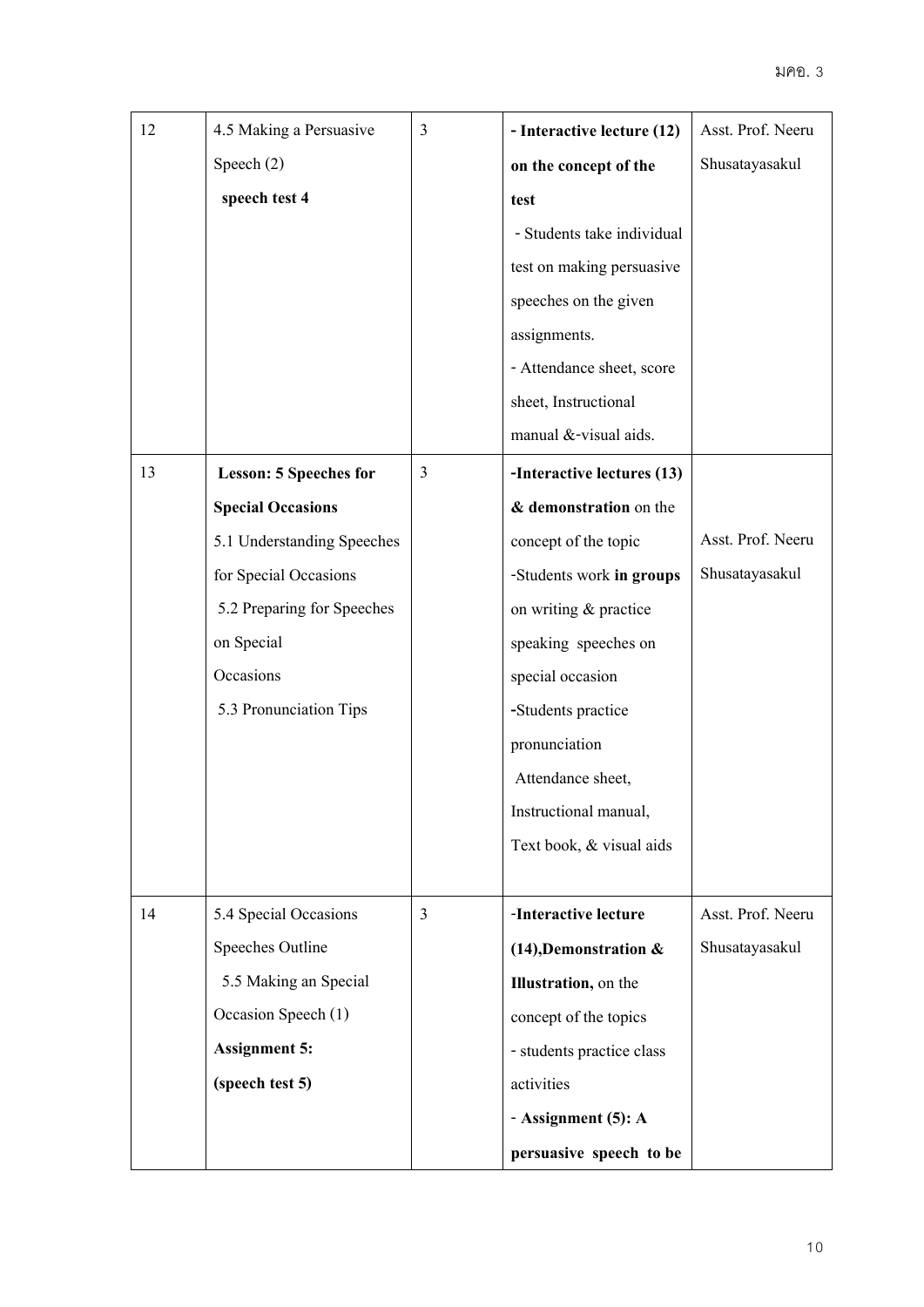|    |                                                               |   | presented in the next<br>class for $10\%$                                                                                                                                |                                     |
|----|---------------------------------------------------------------|---|--------------------------------------------------------------------------------------------------------------------------------------------------------------------------|-------------------------------------|
| 15 | 5.5 Making an Special<br>Occasion Speech (2)<br>speech test 5 | 3 | - Interactive lecture (15)<br>on the concept of the<br>test<br>- Students take individual<br>test on making speeches<br>on special occasion on the<br>given assignments. | Asst. Prof. Neeru<br>Shusatayasakul |
| 16 | Final Examination                                             |   | N/A                                                                                                                                                                      | Asst. Prof. Neeru<br>Shusatayasakul |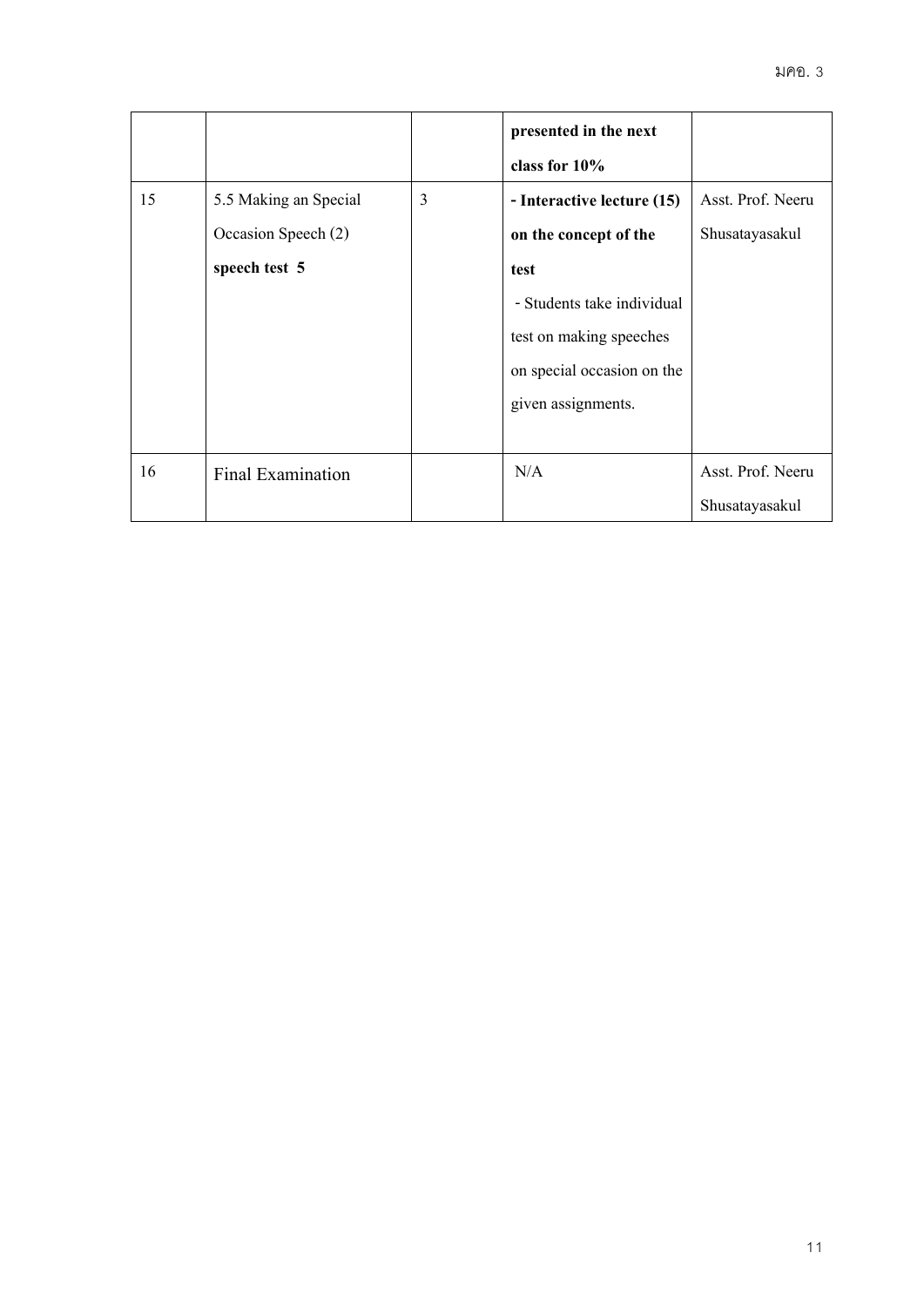| Methods /<br><b>Activities</b>                          | <b>Expected outcomes</b> | <b>Assessment</b><br><b>Strategies</b> | Week(s) of<br>assessment | The proportion of<br>the assessment<br>allocated for that<br>activity<br>(percentage) |
|---------------------------------------------------------|--------------------------|----------------------------------------|--------------------------|---------------------------------------------------------------------------------------|
| 1 Behavior,<br>attendance,<br>being engaged<br>in class | 1.1, 2.1, 3.1, 5.1       | (Authentic<br>Assessments)             | $Wk.1-15$                | $10\%$                                                                                |
| 2. Pair, Group<br>$&$ team<br>activities                | 4.1                      | (Authentic<br>Assessments)             | Wk.1,2,4,7,10,<br>13     | 20%                                                                                   |
| 3. Speeches test<br>on Assignments<br>(1 to 5)          | 1.1, 2.1, 3.1, 5.1       | (Authentic<br>Assessments)             | Wk.<br>Wk.3,6,9,12,15    | 50 %                                                                                  |
| 4. Final Exam.                                          | 1.1, 2.1, 3.1, 5.1       | (Authentic<br>Assessments)             | Wk. 16                   | 20 %                                                                                  |

## **Assessment Plan:**

## **Section 6: Teaching Materials and Resources**

# **1. Main Text**

\*Shusatayasakul. N, (2017), Public Speaking, Suan Dusit Book Center

# **2. Essential Reference**

Baker, A. Goldstein, S.(2009), Pronunciation Pairs, Cambridge University Press

Charlin, D. & Payne, J. (2012),Public Speaking Today, University of Kansas & Blue Valley

High School, Contemporary Publishing Group, Illinois USA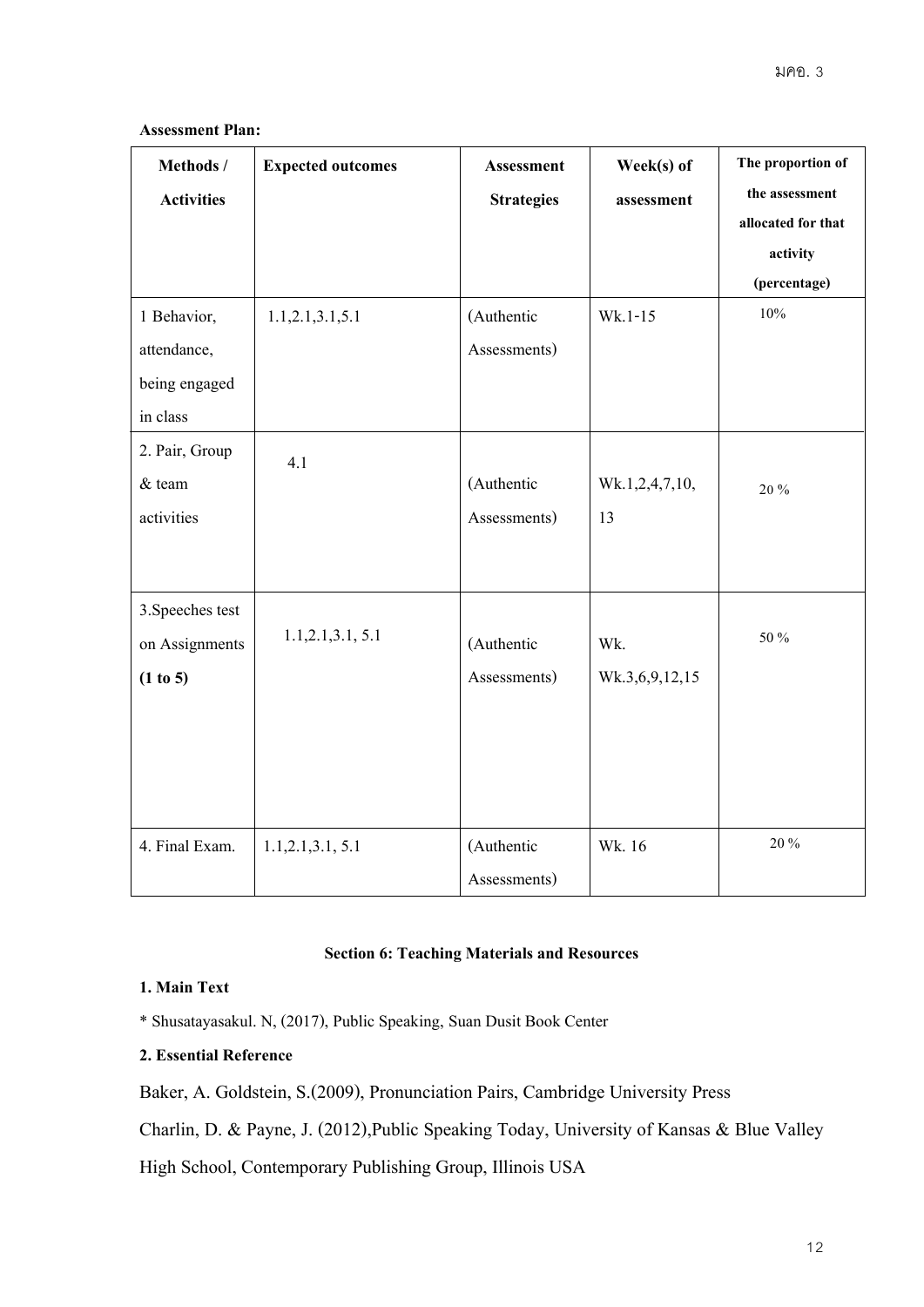David, A. Carter,( 1998), The effect of Public Speaking on Speakers, Southern Speech Communication Journal

James, A. Winans, (1999), Speech Makings, New York, Appleton-Century-Croft

James, C. McCroskey, (2012) An Introduction to Rhetorical Communication, Englewood

Cliffs, N.J.: Prentice- Hall

James, C. Homes, (2002), Roles Speakers Play, New York: Harper & Row

James, H. Byrns, (2011), Introduction to Public Speaking, New York: Random House

James, J. Welsh, (2010),The speech writing Guide, New York: Wiley

Koch, A. (2014), Speaking with s Purpose, Milwaukee Area Technical college, Prentice Hall, New Jersey

Lucas E. Stephen, (2014), The Art of Public Speaking, University of Wisconsin-Madison,

McGraw- Hill Book Co-Singapore

Gamble, T.K. & Gamble, M. W. (2006), Public Speaking in the Age of Diversity,

College of New Rochelle &New York Institute of Technology

William, B. Norwood (1999), Speech: Its Techniques and Disciplines in a free Society, New

York:, Appleton-Century-Croft

## **3. Recommended Books and Reference Material**

\* Lucas, S. E. (2009). *The art of public speaking* (10<sup>th</sup> ed.). Boston: McGraw-Hill.

\*Internet-based documents and articles

\* Magazines and newspapers

\*Utube

\* Others

#### **7. Evaluation and Improvement of course Management**

#### **1. Strategies for effective course evaluation by students**

\* Formal evaluation by the university on line

\*Student self- assessment of learning outcomes

#### **EvaluationStrategies for Teaching Methods**

\* Students' evaluation of class

 **\***Consultation with students' advisors